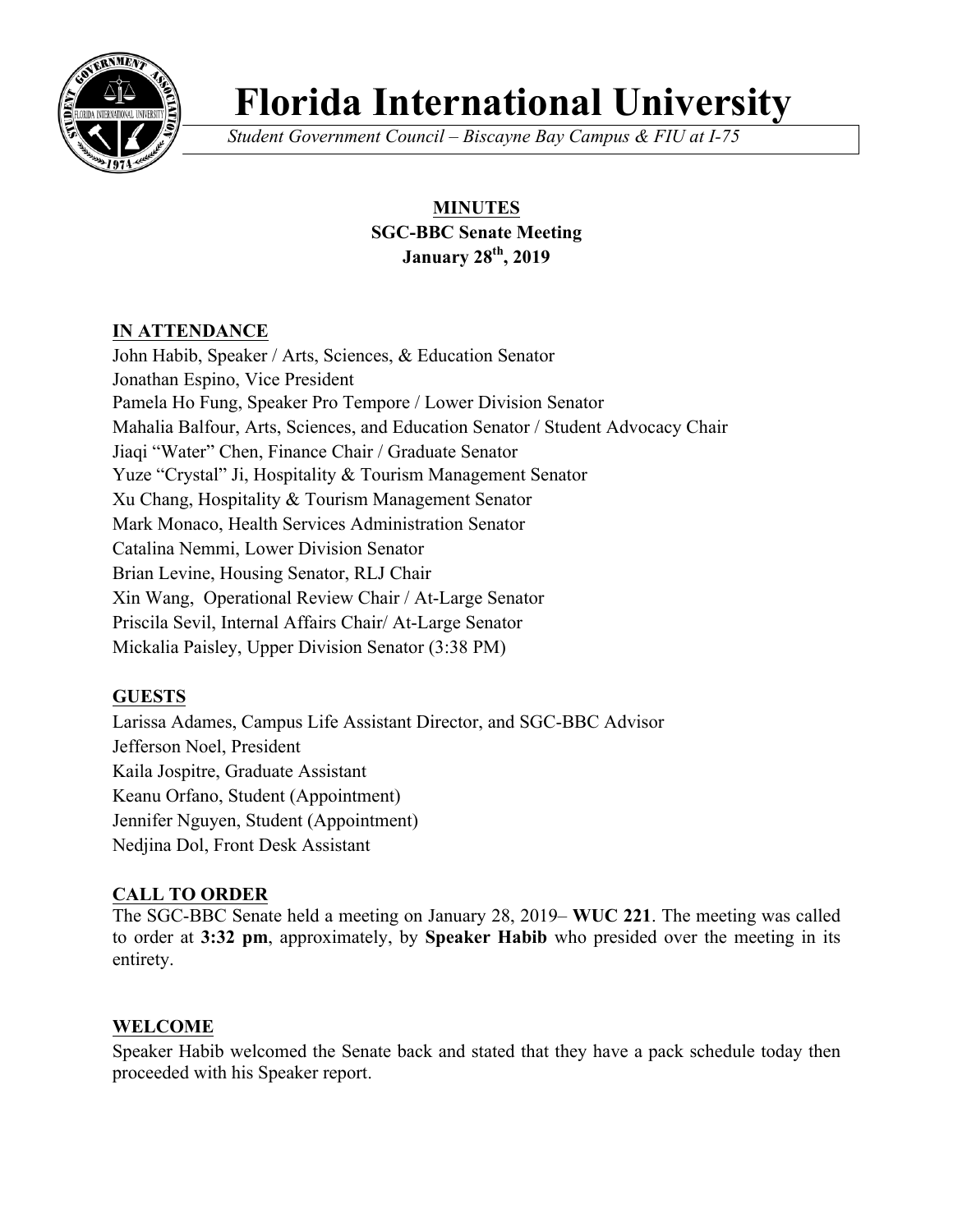#### **SPEAKER REPORT**

Speaker Habib…

- Congratulated Mahalia and the Council members for the great work of arranging the SGA Meet & Greet.
- Reminded Senate to be weary of the GroupMe chat for Senate. GroupMe is where all the main communication takes place between Senators/Council members.
- Reminded Senate about the February 11th deadline to submit a Resolution/Bill.
- Reminded Senate to wait to be acknowledged by the Chair before speaking when Robert's Rule is in effect.
- Reminded Senate that there must be at least two committee meetings each month for each committee. Keep in constant contact with Chair

# **VICE PRESIDENT REPORT**

Vice President Espino…

● Stated that he sent out a doodle for his one on one meeting with the senate.

#### **SPEAKER PRO TEMPORE REPORT**

Speaker Pro Ho Fung…

- Mentioned that she is happy that the committees are meeting frequently and focusing on productive work
- Reminded the Chairs to make agendas for the committees meetings and to take minutes precisely while uploading it to the drive
- Thanked Senator Nemmi for putting the effort in building the Senate Board, as well as Senator Chen and Senator Wang for helping out
- Encouraged the senate to keep up the good work with legislation and to seek help if needed when in the process of creating a bill or resolution

# **GRADUATE ASSISTANT REPORT**

Ms. Jospitre...

• Reminded the Senate that she sent out an email document for events and encouraged the senate to add their upcoming events in the document as soon as possible.

# **ADVISOR REPORT**

Ms. Adames…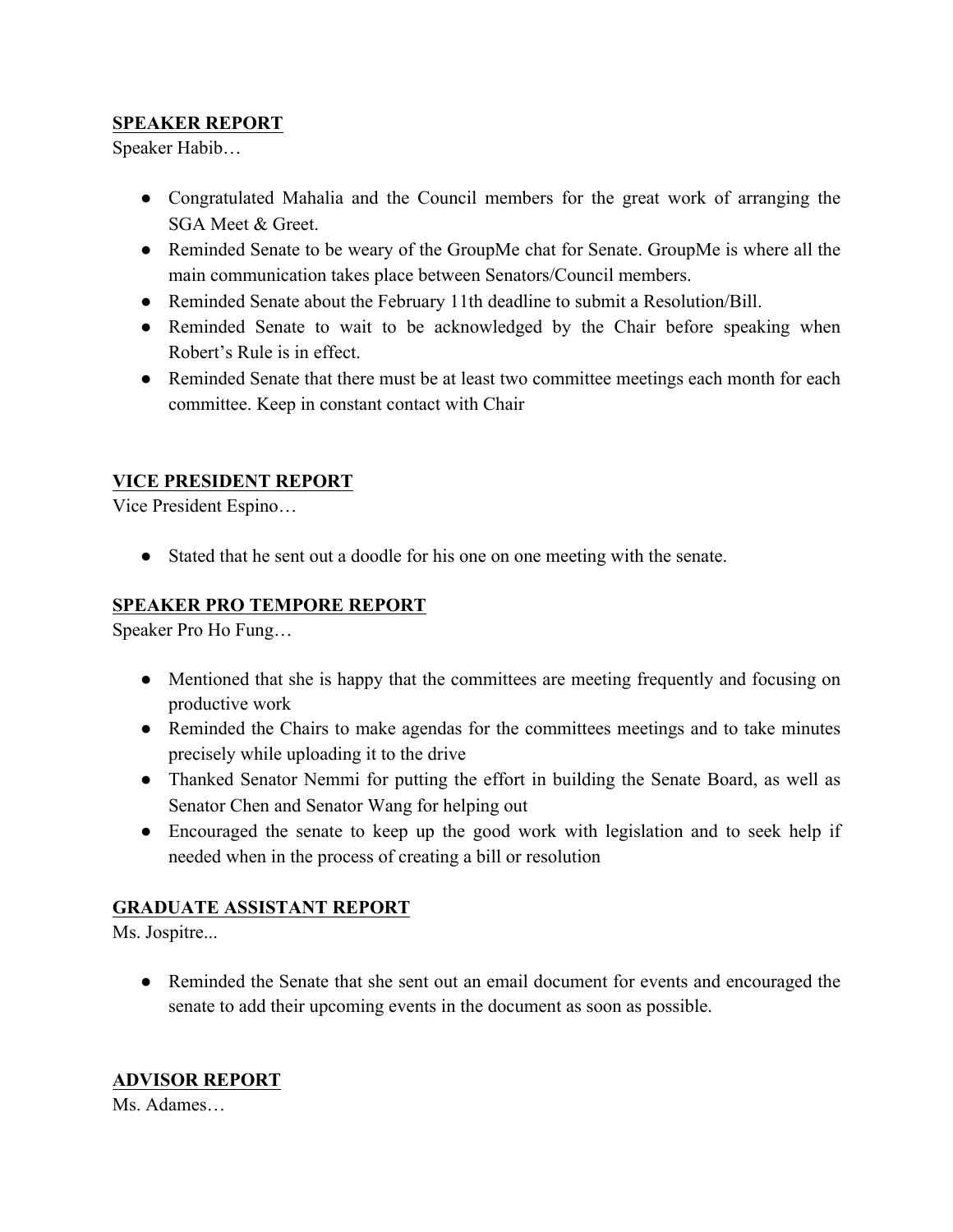- Reminded the senate that she will be submitting names for AOL soon.
- Stated that election application are available from Friday to February 22nd.
- Reminded the senate to submit their office hours, purchase request online, and graphic request online and if they need any help to ask her or the front desk.
- Reminded the council that the Student Leadership Summit is this saturday and encourage everyone to come.

#### **OLD BUSINESS**

#### **A. Upcoming Congress Meeting**

Speaker Habib stated there is no update on arranging a day or time but use this as a reminder to start preparing the university wide bill and etc.

#### **B. Second Reading of Resolution 2019.0002**

Speaker Habib presented President Noel to read the resolution. President Noel read and started discussion of the resolution.

Senator Levine stated that before each whereas to put "and," commas after "resolved"

Senator Levine moved to amend resolution to make changes to resolution. Senator Chang seconded to make changes.

Motion Passes

Ms. Jospitre asked to include graduate courses to resolution.

Senator Levine moved to amend resolution for unanimous consent to make changes to resolution.

Motion Passes

Speaker Habib asked to fx some grammar errors. Senator Balfour and Senator Sevil made suggestions for grammar correction.

Senator Balfour moved to amend resolution with suggestion given. Senator Sevil seconded the motion.

Motion Passes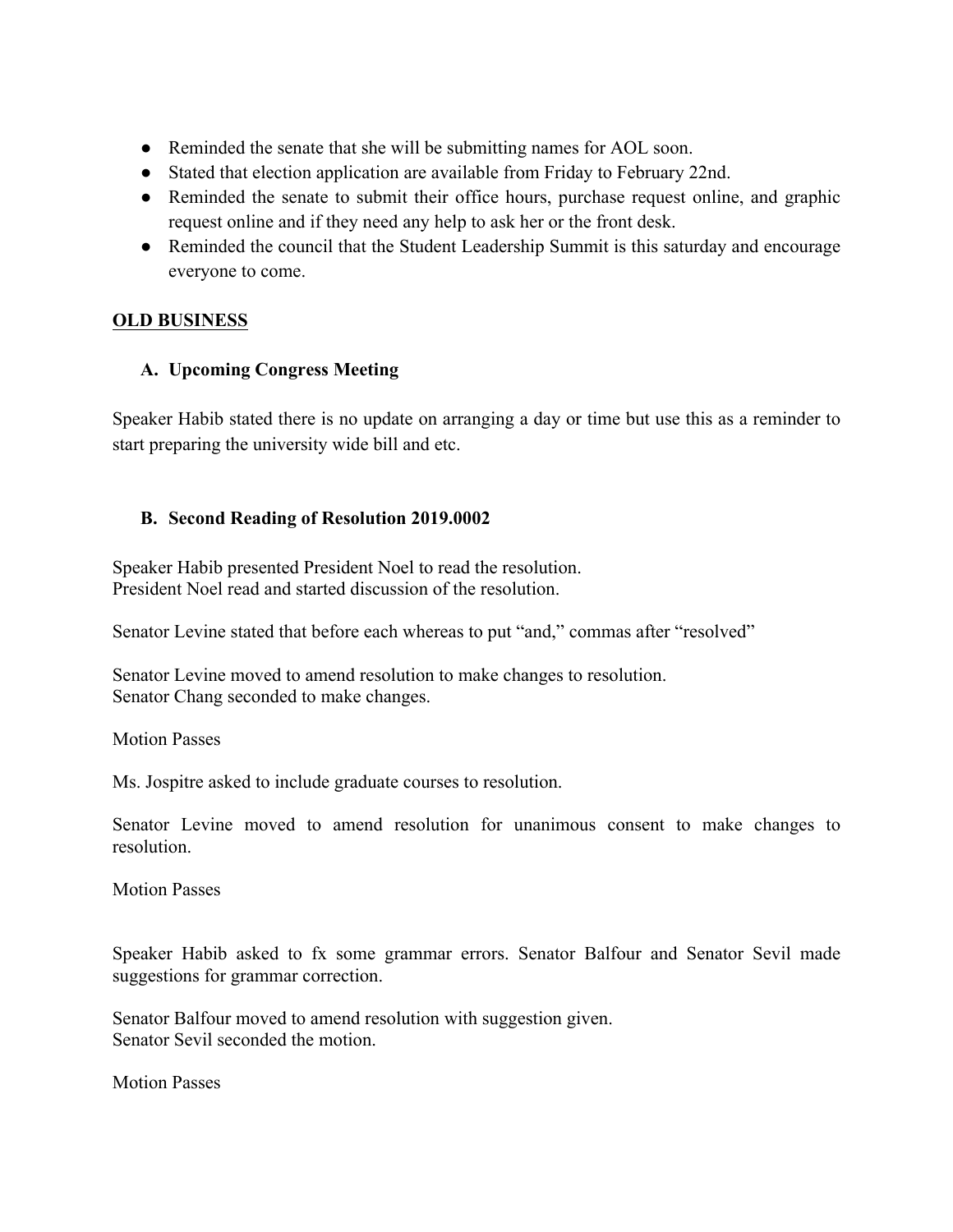Senator Sevil moved to amend to make changes on last "Resolved" Senator Wand seconded the motion.

Motion Passes

Senator Levine moved to add "'s" to University. Nobody seconded the motion.

Motion Fails

Senator Sevil moved to amend resolution by adding "Therefore be it resolved." Senator Balfour seconded the motion.

Motion Passes

Senator Balfour moved to amend resolution by adding "be Finally Resolved" Senator Levine seconded the motion

Motion Passes

Senator Balfour moved to approve Resolution 2019.0002 Senator Nemmi seconded the motion.

#### Roll Call Vote:

|    |         | Speaker Habib - Yea   |                      |                 |            |           |     |           |
|----|---------|-----------------------|----------------------|-----------------|------------|-----------|-----|-----------|
|    |         | Speaker               | Pro                  |                 | Ho         | Fung      |     | Yea       |
|    |         | Senator Balfour - Nay |                      |                 |            |           |     |           |
|    |         | Senator Chen - Yea    |                      |                 |            |           |     |           |
|    | Senator |                       |                      | Ji              |            |           |     | -Yea      |
|    |         | Senator Chang - Yea   |                      |                 |            |           |     |           |
|    |         | Senator               |                      | Nemmi<br>Levine |            |           |     | Yea       |
|    | Senator |                       |                      |                 |            |           |     | Yea       |
|    |         | Senator Wang - Yea    |                      |                 |            |           |     |           |
|    |         | Senator Sevil - Yea   |                      |                 |            |           |     |           |
|    |         |                       | Senator Monaco - Yea |                 |            |           |     |           |
|    |         | Senator Paisley - Yea |                      |                 |            |           |     |           |
| By | a       | vote                  | of                   | $12 - 0 - 0$ .  | Resolution | 2019.0002 | was | approved. |

#### **C. Second Reading of Bill 2019.0001**

Speaker Habib stated to the senate that the Bill is being edited before second reading. Speaker Habib asked to motion to postpone Bill.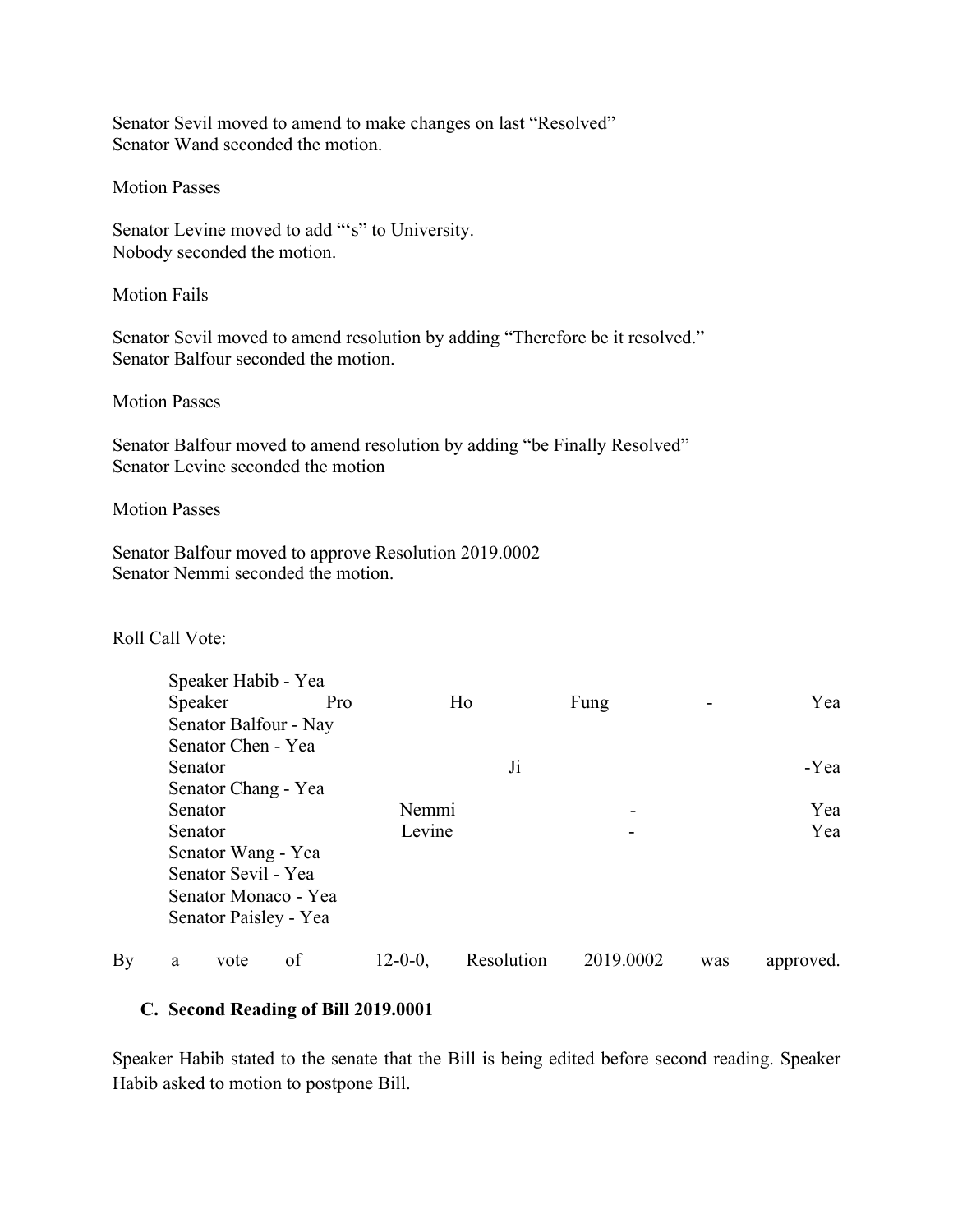Senator Levine moved to table the second reading of Bill 2019.0001. Senator Sevil seconded the motion

Motion Passes

#### **NEW BUSINESS**

#### **A. Approval of the Minutes Of January 14th, 2019**

Senator Wang moved to approve the Senate Minutes of January 14, 2019,

Senator Chang seconded the motion. Motion passes.

#### **B. First Reading of Bill 2019.0002**

Speaker Habib presented Senator Nemmi to read Bill 2019.0002

Senator Nemmi did the first reading of Bill 2019.0002

Speaker Habib asked the senate for suggestion for edits.

# **C. Appointments (Senator At-Large)**

Speaker Habib presented Keanu Orfano to the senate and gave Mr. Orfano 2 minutes to present himself and why he wants to be a Senator At-Large.

Mr. Orfano presented himself.

Speaker Habib gave the senate 2 minutes for Q/A. Speaker Habib presented Jennifer Nguyen to the senate and gave Mrs. Nguyen 2 minutes to present herself and why she wants to be a Senator At-Large.

Mrs. Nguyen presented herself.

Speaker Habib gave the senate 2 minutes for Q/A.

Senator Nemmi moves to do the voting procedure. Senator Chang seconded the motion

Roll Call Vote: Speaker Habib - Keanu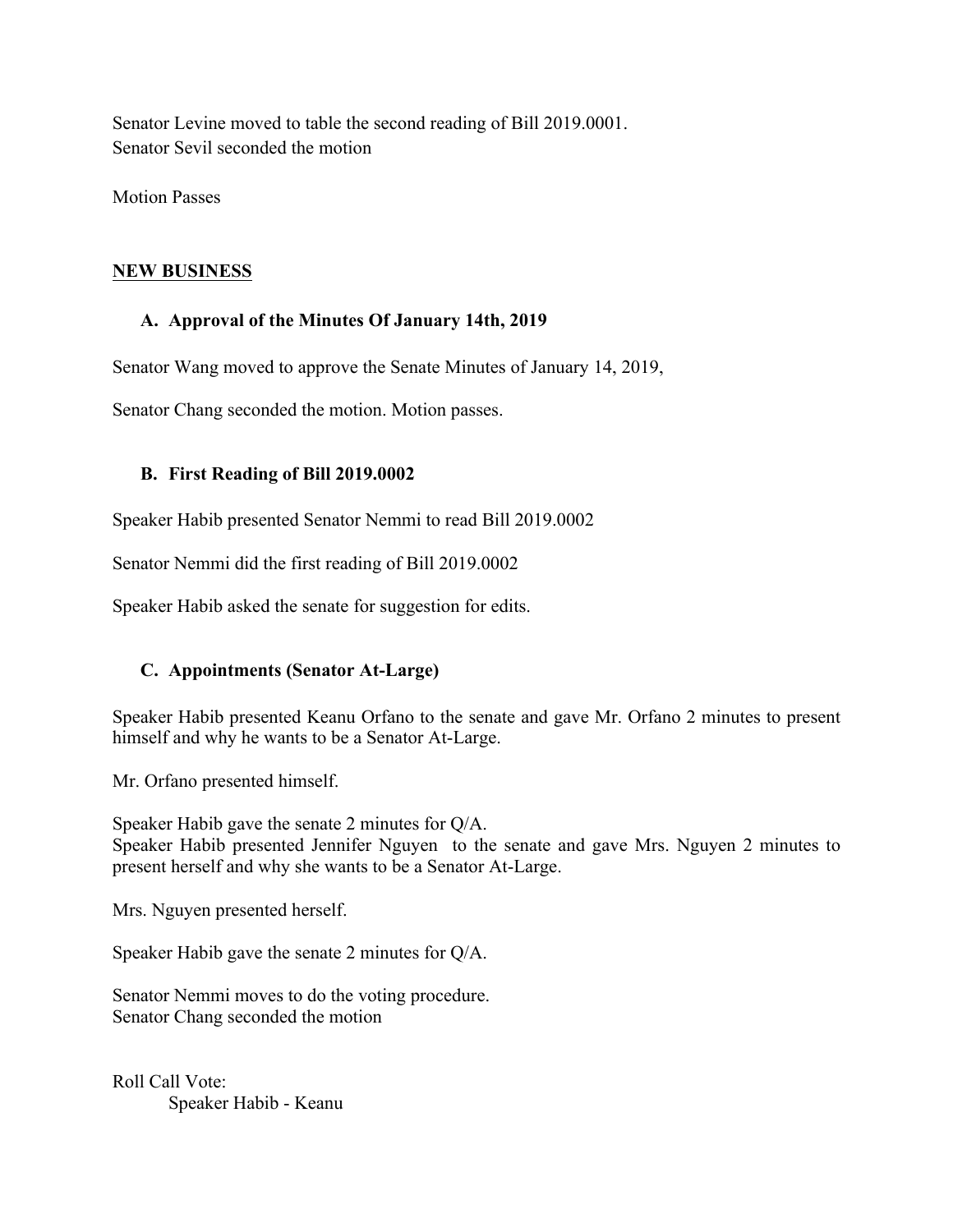| Speaker                    | Pro | Ho    |        | Fung | Jennifer |
|----------------------------|-----|-------|--------|------|----------|
| Senator Balfour - Keanu    |     |       |        |      |          |
| Senator Chen - Keanu       |     |       |        |      |          |
| Senator                    |     | $J_1$ |        |      | Keanu    |
| Senator Chang - Jennifer   |     |       |        |      |          |
| Senator                    |     | Nemmi |        |      | Keanu    |
| Senator                    |     |       | Levine |      | -Present |
| Senator Wang - Keanu       |     |       |        |      |          |
| Senator Sevil - Jennifer   |     |       |        |      |          |
| Senator Monaco - Keanu     |     |       |        |      |          |
| Senator Paisley - Jennifer |     |       |        |      |          |

By a Vote of 7-1-4, Keanu Orfano was appointed as the new Senator At-Large.

#### **D. First Reading of Resolution 2019.0003**

Speaker Habib presented Speaker Pro Ho Fung to read Resolution 2019.0003

Speaker Pro Ho Fung did the first reading of Resolution 2019.0003

Speaker Habib asked the senate for suggestion for edits.

#### **E. First Reading of Resolution 2019.0004**

Speaker Habib presented Senator Wang to read Resolution 2019.0004

Senator Nemmi did the first reading of Resolution 2019.0004

Speaker Habib asked the senate for suggestion for edits.

*5:00 PM*

Senator Levine move to extend meeting by 15 minutes. Speaker Pro Ho Fung seconded the motion

Motion Passes

#### **DISCUSSION**

#### **A. Student Concerns**

Speaker Habib asked the Senate if any of them had any student concerns that they would like to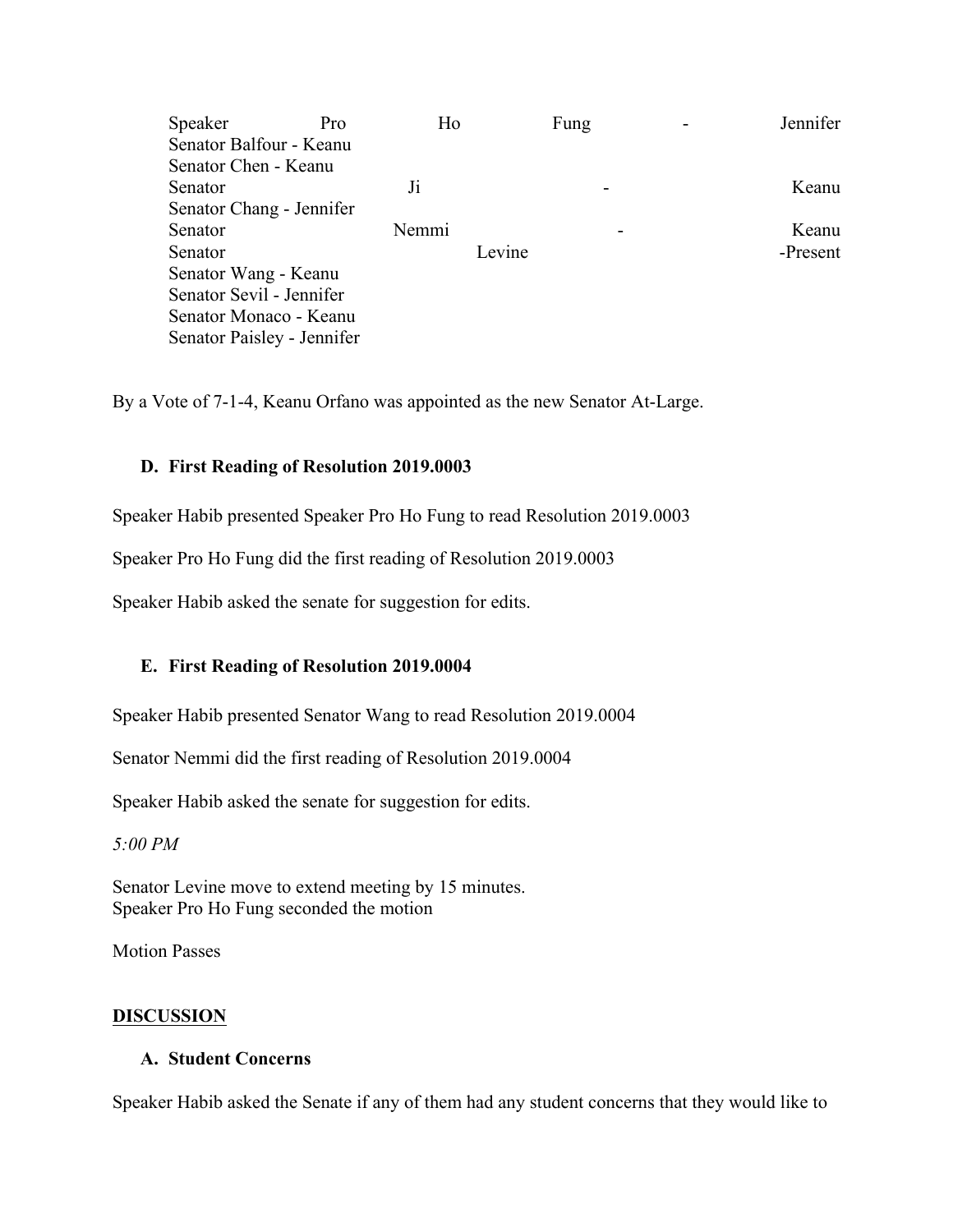share and granted 5 minutes to share.

Speaker Habib stated that during the Meet & Greet at Bayview, a student named Shawn mentioned that the Bayview Meal Plan works at the Biscayne Bay Campus, however, they are unable to eat during the weekend because the restaurants are close.

Senator Monaco said that a student by the name of Emily stated that some of the vending machines do not work. Senator Monaco mentioned that he is going to check to see if that is true.

Speaker Habib stated that Senator Monaco should ask which vending machine that is not working.

President Noel mentioned that he is planning on adding a life-threatening cardiac at Bayview to help people with their health.

#### **RLJ CHAIR REPORT**

Senator Levine…

• Mentioned that RLJ meeting is this thursday at Bayview at 1:00 PM.

#### **OPERATIONAL REVIEW CHAIR REPORT**

Senator Wang…

• Informed the Senate that they are having an Operational Review Committee meeting this afternoon.

#### **STUDENT ADVOCACY CHAIR REPORT**

Senator Balfour…

- Thanked everyone who came to the Meet & Greet last Friday at Bayview.
- Reminded the senate that the next Advocacy Meeting is Wednesday at 11:00 AM.

#### **PRESIDENT'S REPORT**

President Noel...

- Thanked the Senate for passing his Resolution.
- Mentioned that last saturday was the Next Horizon Campaign for FIU and that it was a great event.
- Reminded the Senate that BBC Leadership meeting is tomorrow.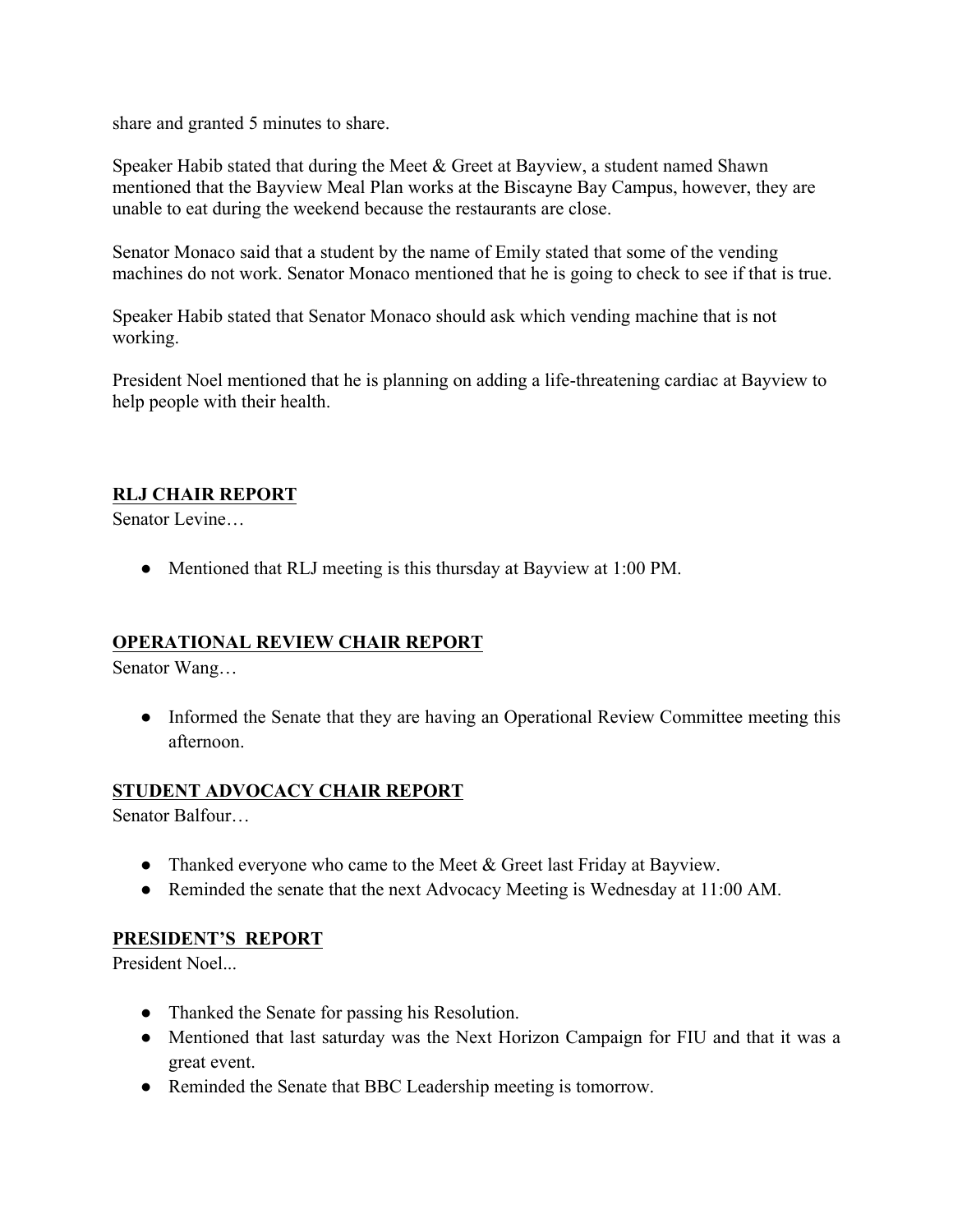• Informed the Senate that he will be having a meeting with Ms. Isabel in regards to better promote FIU Biscayne Bay Campus.

# **ANNOUNCEMENTS**

- **Internal Affairs Committee Meeting,** January 29, 2019
	- 6:00pm-6:30pm
	- SGA Conference Room
- **Kompa 101 (HSA),** January 29 and 31, 2019
	- 6:00pm-9:00pm
	- WUC Culture Corner
- **Blue & Gold Recruitment Week,** January 29, 30, and 31, 2019
	- 1/29: SPC's Inside Scoop, 11:00am-1:00pm (Panther Square)
	- 1/30: Wild n' Out, 7:00pm (WUC Ballrooms)
	- 1/31: Pop-In on your BBC Orgs, 11:00am-2:00pm (AC2); Game Night, 7:00pm-9:00pm, Bayview
- **U-Wide Council Meeting,** January 30, 2019
	- 8:00am-9:00am
	- SGA Conference Room (WUC 301)
- **Student Advocacy Committee Meeting,** January 30, 2019
	- 11:30am-12:00pm
	- SGA Conference Room
- **R.L.J. Committee Meeting,** January 30, 2019
	- 1:00pm-2:00pm
	- Bayview
- **General Meeting,** January 30, 2019
	- 3:30pm-5:00pm
	- WUC 221
- **Vice Provost Reception w/ Dr. Pablo Ortiz,** January 30, 2019
	- 5:30pm-7:00pm
	- WUC 155
- **Student Leadership Summit**, February 2, 2019
	- 8:30am-4:30pm
	- WUC
- **Town Hall Meeting with President Rosenberg**, February 11, 2019
	- 2:00pm-5:00pm
	- Mary Ann Wolfe Theater
- **SGA Week**, February 18-23, 2019
- **SGA Budget Hearings & Deliberations**
	- Deliberations
		- $\blacksquare$  U-Wide @ MMC 9:00 am to 5:00 pm GC 325 Tuesday, February 12, 2019
		- $\blacksquare$  U-Wide @ BBC 9:30 am to 4:00 pm WUC 155 Thursday, February 14, 2019